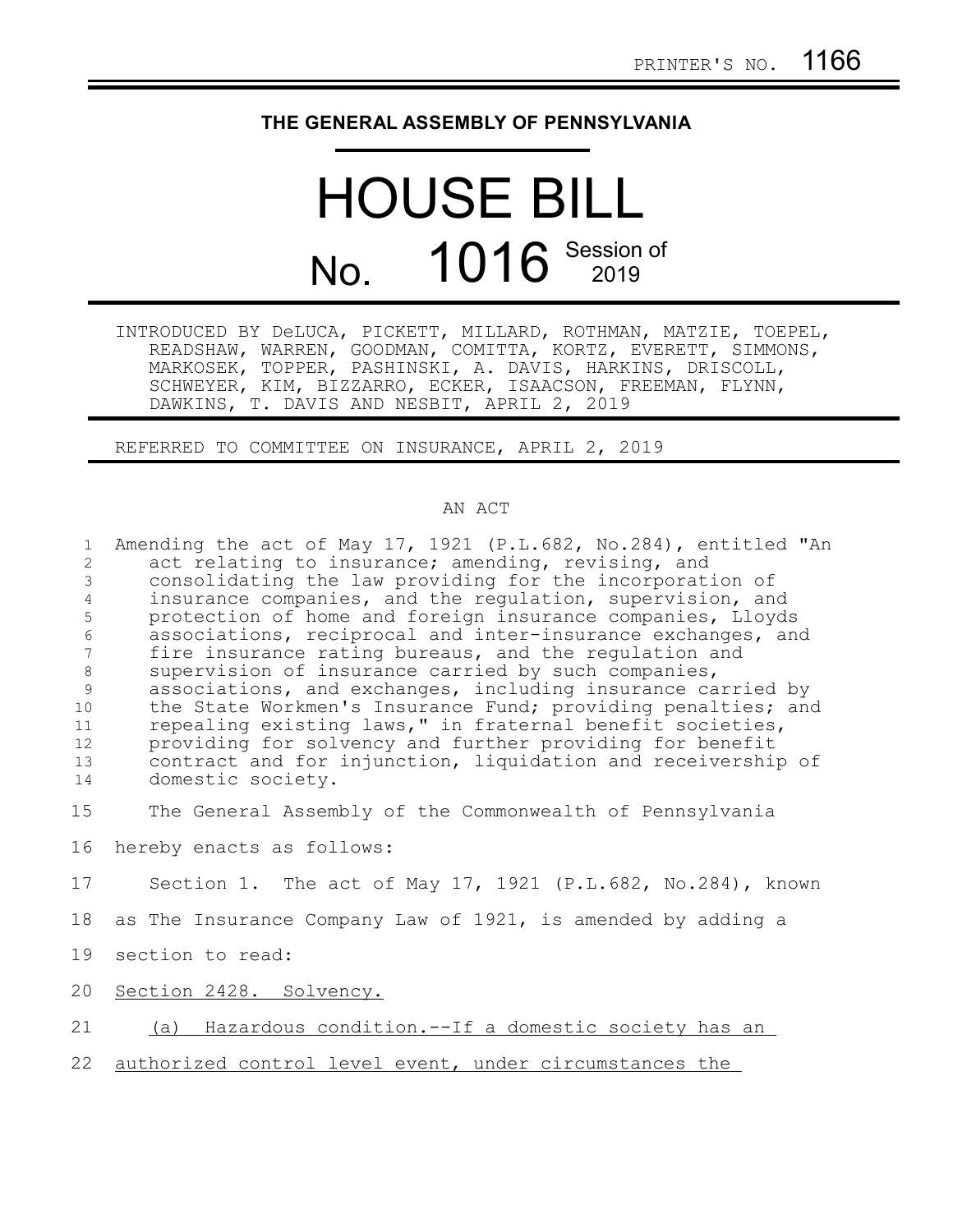| 1            | commissioner determines will not be promptly remedied, the      |  |
|--------------|-----------------------------------------------------------------|--|
| $\mathbf{2}$ | commissioner may, in addition to all other actions required or  |  |
| 3            | permitted by this act and other applicable law, issue an order  |  |
| 4            | declaring the domestic society to be in hazardous condition and |  |
| 5            | ordering that all steps be taken to remedy the condition in     |  |
| 6            | accordance with this section.                                   |  |
| 7            | Transfer of assets and liabilities.--<br>(b)                    |  |
| 8            | Upon the commissioner's order, a domestic society<br>(1)        |  |
| $\mathsf 9$  | may negotiate an agreement to transfer all members,             |  |
| 10           | certificates and other assets and liabilities of the domestic   |  |
| 11           | society to another fraternal benefit society or other insurer   |  |
| 12           | through merger, consolidation, assumption or other means. The   |  |
| 13           | following apply:                                                |  |
| 14           | The transfer shall be concluded within the time<br>(i)          |  |
| 15           | frame agreed to by the commissioner and subject to              |  |
| 16           | approval by the commissioner.                                   |  |
| 17           | $(i$ i)<br>The transfer agreement shall be deemed fully         |  |
| 18           | approved by the domestic society upon majority vote of          |  |
| 19           | its board of directors, notwithstanding the provisions of       |  |
| 20           | section 2405, any other law or regulation or the laws of        |  |
| 21           | the domestic society requiring notice to members or             |  |
| 22           | approval by two-thirds majority vote of the supreme             |  |
| 23           | governing body, which shall be suspended by this section.       |  |
| 24           | (iii) The domestic society shall provide notice to              |  |
| 25           | its members of the transaction not later than 30 days           |  |
| 26           | after approval by the commissioner.                             |  |
| 27           | The board of directors of a domestic society may<br>(2)         |  |
| 28           | suspend or modify the qualifications for membership in the      |  |
| 29           | domestic society as necessary to facilitate a transfer under    |  |
| 30           | this section, notwithstanding the laws of the domestic          |  |
|              | 20190HB1016PN1166<br>$-2 -$                                     |  |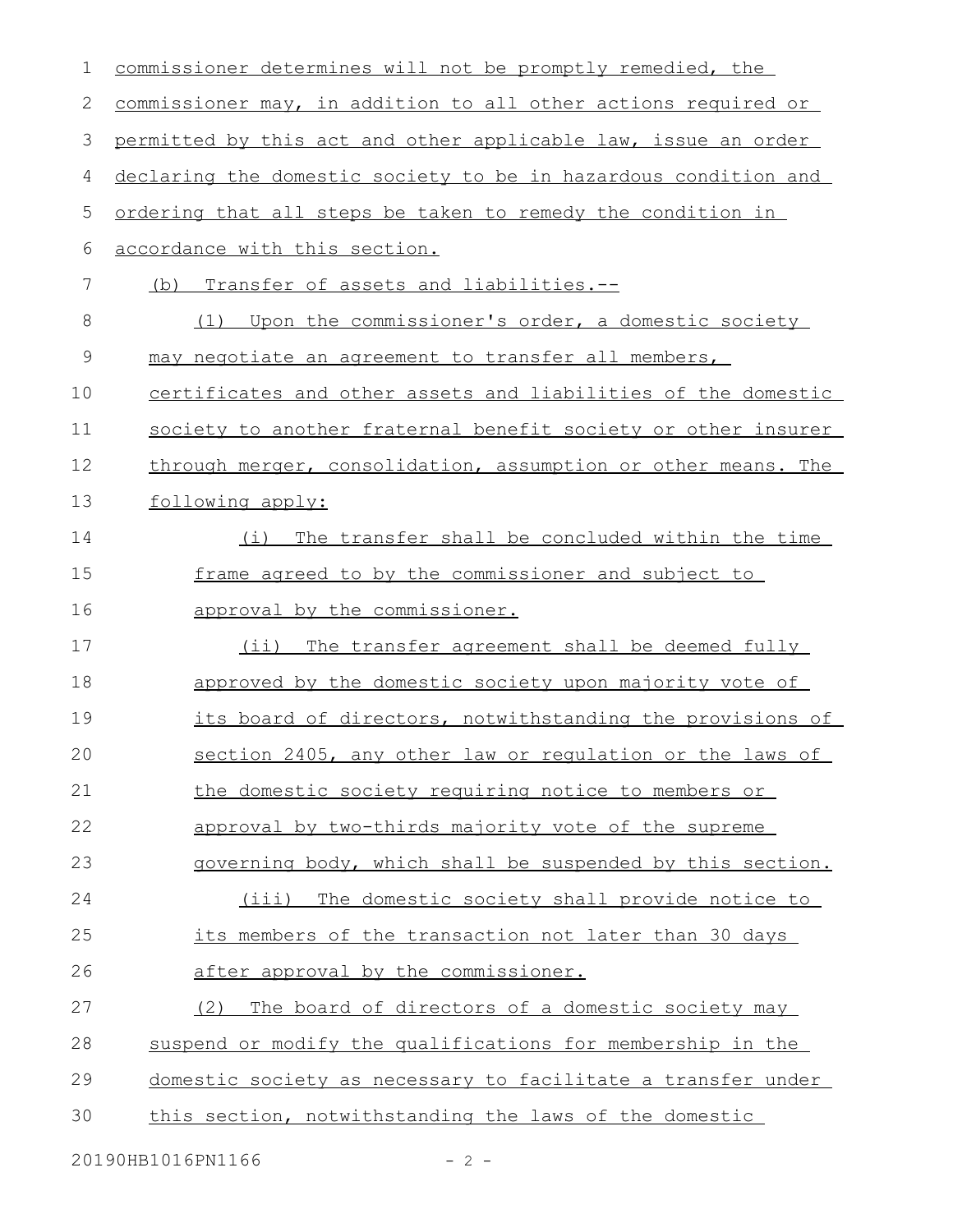| $\mathbf 1$   | society or any law or regulation to the contrary.                  |
|---------------|--------------------------------------------------------------------|
| 2             | Upon the effective date of a transfer to an<br>(3)                 |
| 3             | <u>organization that is not a fraternal benefit society and in</u> |
| 4             | consideration for that transfer, each member of the society        |
| 5             | shall be deemed to agree that any terms of a certificate           |
| 6             | subjecting the certificate to the laws of the society or           |
| 7             | providing for the maintenance of the society's solvency,           |
| 8             | except to the extent of any outstanding assessment not             |
| $\mathcal{G}$ | released by the terms of the transfer, shall be null and           |
| 10            | void, and the assuming organization shall endorse the              |
| 11            | certificates accordingly.                                          |
| 12            | (4) Each domestic society shall amend its laws to permit           |
| 13            | the transactions contemplated by this section, including           |
| 14            | suspending any provisions requiring notice to members or           |
| 15            | approval of the supreme governing body with respect to the         |
| 16            | transfer of its certificates if the society has an authorized      |
| 17            | control level event and the transfer is approved by the            |
| 18            | commissioner.                                                      |
| 19            | (c) Definitions.--As used in this section, the following           |
|               | 20 words and phrases shall have the meanings given to them in this |
| 21            | subsection unless the context clearly indicates otherwise:         |
| 22            | "Authorized control level event." As defined in section 501-       |
| 23            | A of the act of May 17, 1921 (P.L.789, No.285), known as The       |
| 24            | Insurance Department Act of 1921.                                  |
| 25            | Section 2. Section 2434(d) of the act is amended to read:          |
| 26            | Section 2434. Benefit contract.                                    |
| 27            | $\star$ $\star$ $\star$                                            |
| 28            | (d) Payment of deficiencies.--A society shall provide in its       |
| 29            | laws that, if its reserves as to all or any class of               |
| 30            | certificates become impaired, its board of directors or            |
|               | 20190HB1016PN1166<br>$-3 -$                                        |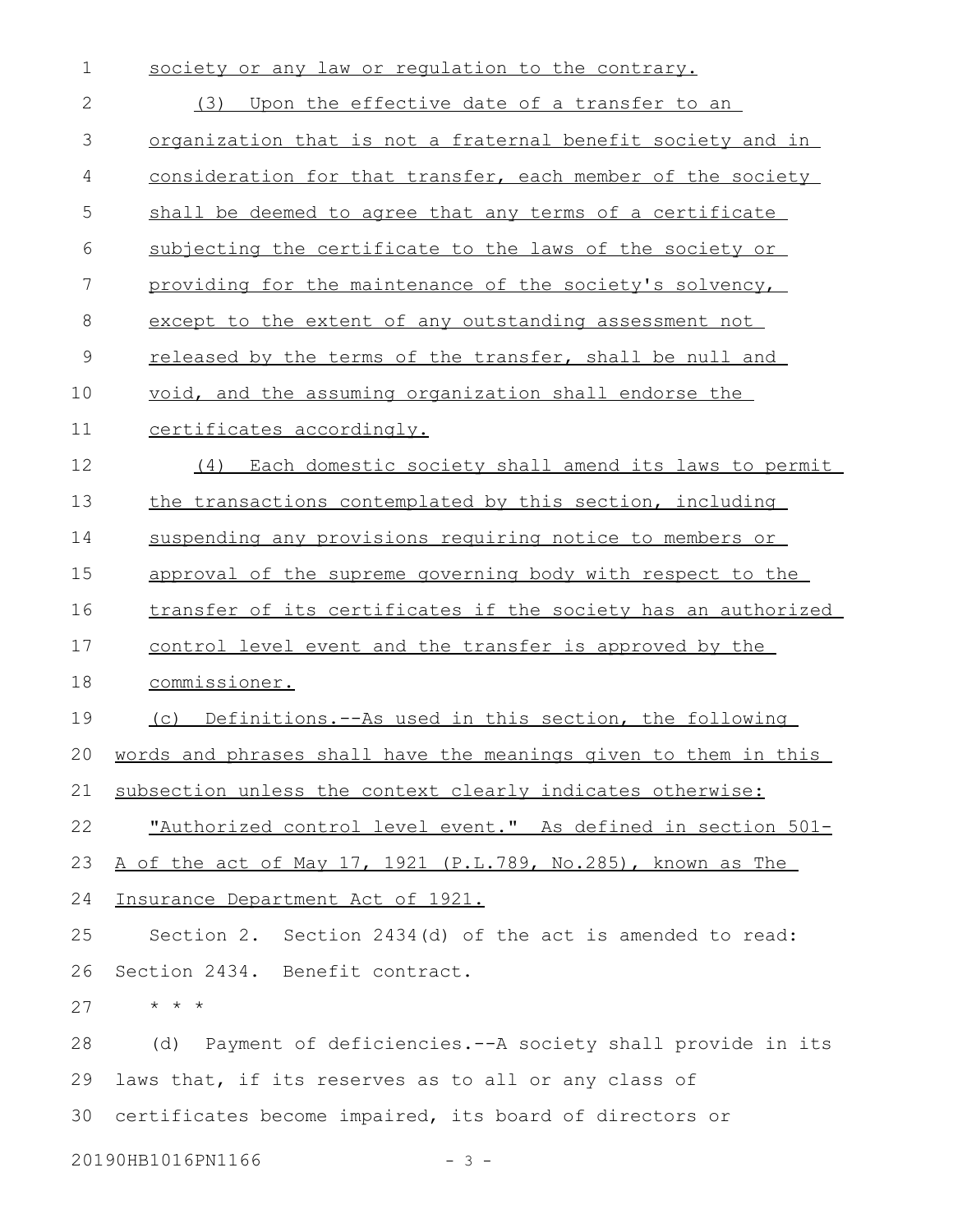corresponding body may require that there shall be paid by the owner to the society the amount of the owner's equitable proportion of such deficiency as ascertained by its board, and if the payment is not made: 1 2 3 4

(1) it shall stand as an indebtedness against the certificate and draw interest not to exceed the rate specified for certificate loans under the certificates; or 5 6 7

(2) in lieu of or in combination with paragraph (1), the owner may accept a proportionate reduction in benefits under the certificate. 8 9 10

The society may specify the manner of the election and which alternative is to be presumed if no election is made. No 11 12

assessment under this subsection shall take effect prior to 90 13

days from notification of the commissioner, but the commissioner 14

may approve an earlier effective date. The commissioner may 15

disapprove the assessment if the commissioner finds that the 16

assessment was not duly adopted in conformity with the 17

provisions of this article, is contrary to the interests of the 18

benefit members of the society or does not materially improve 19

the long-term viability of the society. 20

\* \* \* 21

Section 3. Section 2456(a) of the act is amended and the section is amended by adding a subsection to read: Section 2456. Injunction, liquidation and receivership of domestic society. 22 23 24 25

(a) Notice of deficiencies and sanctions.--When the commissioner upon investigation finds that a domestic society: 26 27

(1) has exceeded its powers; 28

(2) has failed to comply with any provision of this article; 29 30

20190HB1016PN1166 - 4 -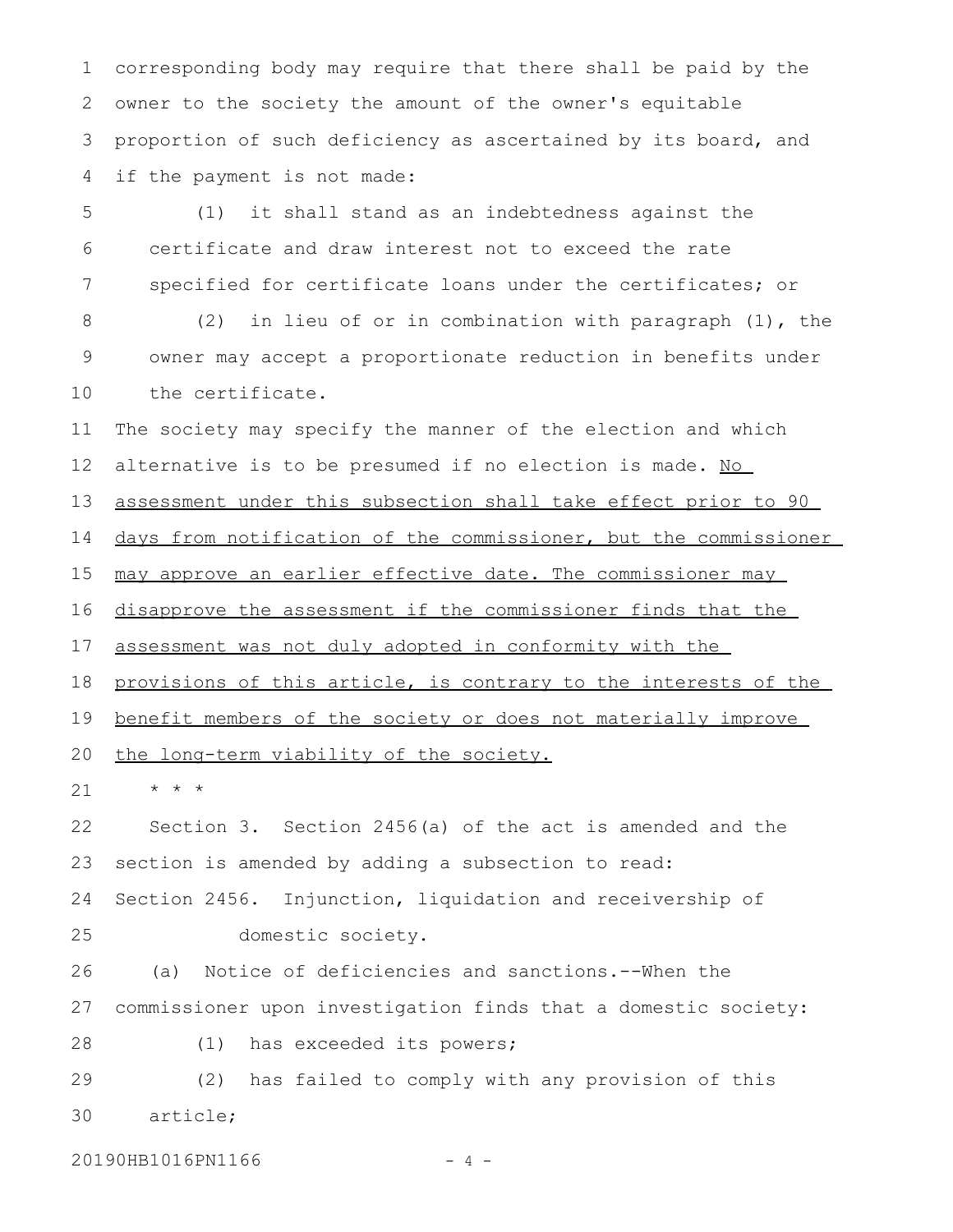(3) is not fulfilling its contracts in good faith; (4) has a membership of less than 400 after an existence of one year or more; (5) is conducting business fraudulently or in a manner hazardous to its members, creditors, the public or the business; [or] (6) has become impaired; (7) has failed to comply with an order of the commissioner under section 2428; or (8) has failed to remedy the hazardous condition as determined by the commissioner within the time frames established by the commissioner in accordance with section 2428; the commissioner shall notify the society of the deficiency or deficiencies and state in writing the reasons for his dissatisfaction. The commissioner shall at once issue a written notice to the society requiring that the deficiency or deficiencies which exist are corrected. After this notice the society shall have a 30-day period in which to comply with the commissioner's request for correction, and, if the society fails to comply, the commissioner shall notify the society of the findings of noncompliance and require the society to show cause on a date named why it should not be enjoined from carrying on any business until the violation complained of shall have been corrected or why an action in quo warranto should not be commenced against the society. \* \* \* 1 2 3 4 5 6 7 8 9 10 11 12 13 14 15 16 17 18 19 20 21 22 23 24 25 26 27

(g) Liquidation proceedings.--Liquidation proceedings for a domestic society shall be conducted consistent with the purposes of section 501 of the act of May 17, 1921 (P.L.789, No.285), 28 29 30

20190HB1016PN1166 - 5 -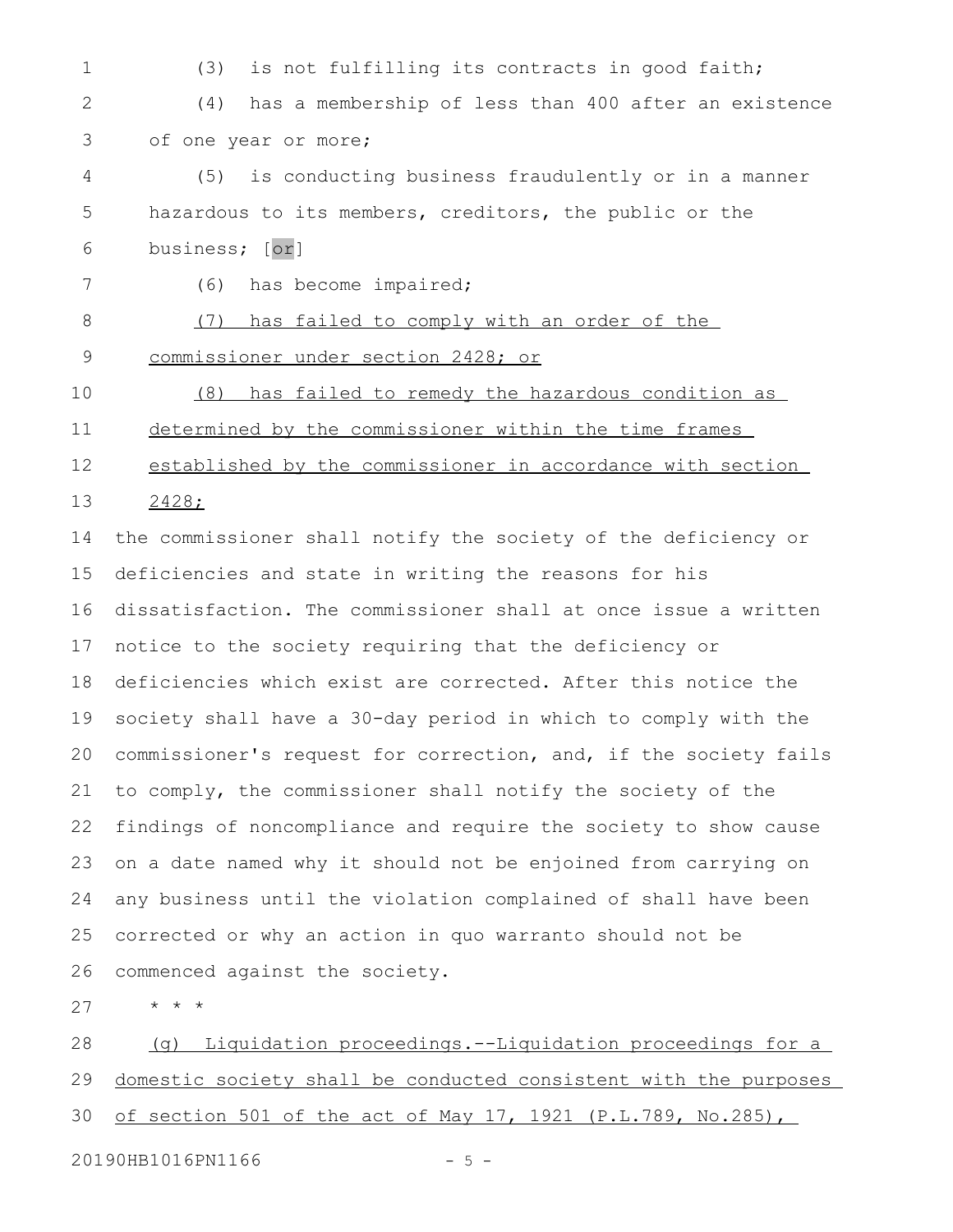| $\mathbf 1$ | known as The Insurance Department Act of 1921, in a manner    |
|-------------|---------------------------------------------------------------|
| 2           | designed to conserve assets, limit liquidation expenses and   |
| 3           | avoid an assessment. The following apply:                     |
| 4           | (1) The liquidator may attempt to transfer policies or        |
| 5           | certificates of the liquidating fraternal benefit society by  |
| 6           | way of assignment, assumption or other means to another       |
| 7           | qualified fraternal benefit society, whether domestic or      |
| 8           | foreign, or, if no qualified fraternal benefit society will   |
| $\mathsf 9$ | accept the transfer, to another insurer. The following apply: |
| 10          | In determining whether a fraternal benefit<br>(i)             |
| 11          | society is qualified, the liquidator shall consider,          |
| 12          | among other things, the solvency of the society.              |
| 13          | (ii) A fraternal benefit society shall not be                 |
| 14          | obligated in any circumstance to accept the transfer.         |
| 15          | (iii) Upon the effective date of a transfer to an             |
| 16          | insurer that is not a fraternal benefit society and in        |
| 17          | consideration for that transfer, each member of the           |
| 18          | society and owner of a policy or certificate shall be         |
| 19          | deemed to agree that any terms of an insurance policy or      |
| 20          | certificate providing for the maintenance of the              |
| 21          | society's solvency or subjecting the policy or                |
| 22          | certificate to the bylaws of the society shall be null        |
| 23          | and void. Other changes determined by the liquidator to       |
| 24          | be necessary to effectuate the transfer shall be made,        |
| 25          | and the assuming insurer shall endorse the policy or          |
| 26          | <u>certificate accordingly.</u>                               |
| 27          | Notwithstanding section 2434(d), an assessment may<br>(2)     |
| 28          | not be imposed against a certificate by a domestic society    |
| 29          | after a petition for liquidation is filed, except as          |
| 30          | determined by the commissioner to be necessary to satisfy     |
|             |                                                               |